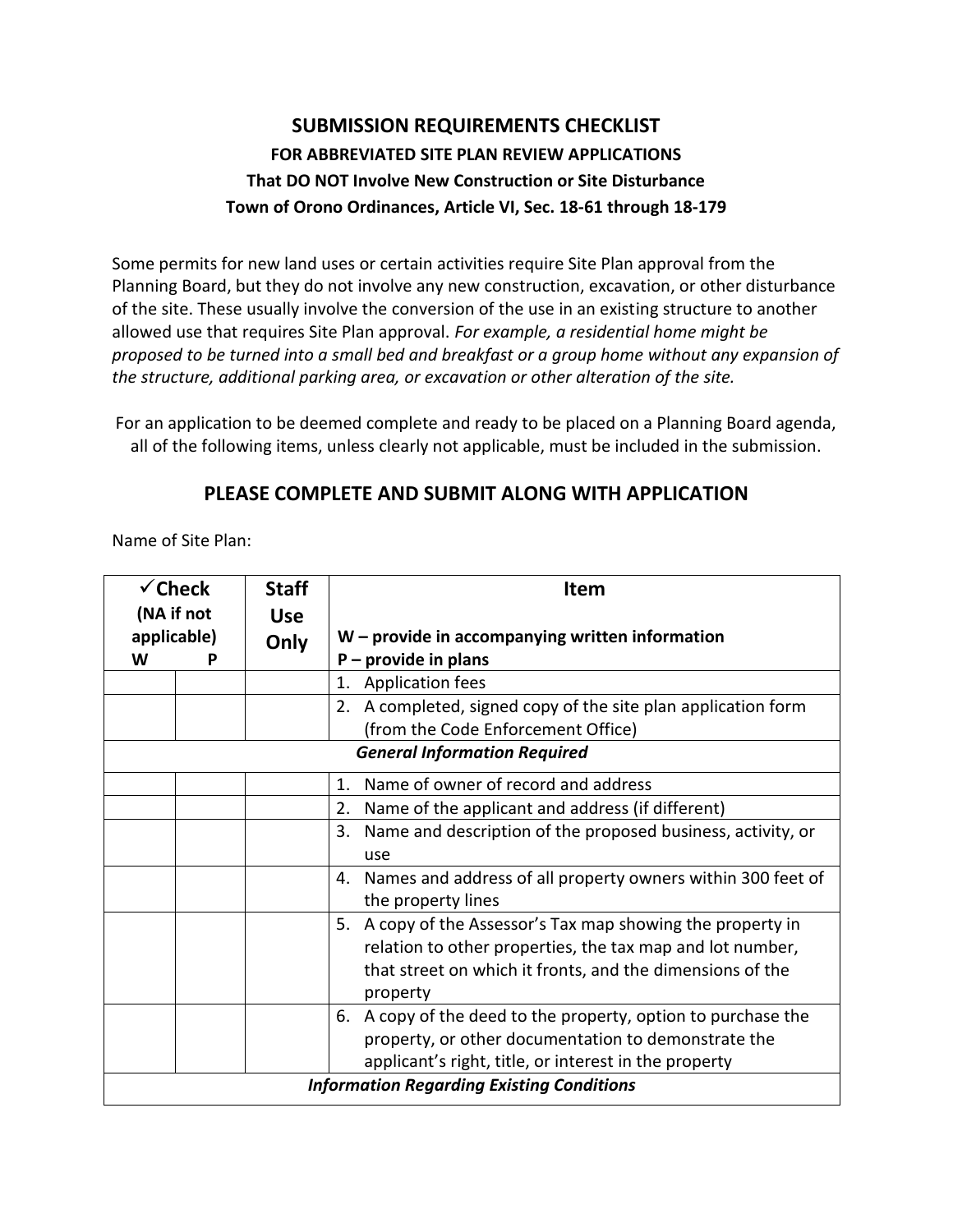|                                                   |  |    | 1. Zoning classification of the property and the location of        |  |  |
|---------------------------------------------------|--|----|---------------------------------------------------------------------|--|--|
|                                                   |  |    | zoning district boundaries if the property is located in more       |  |  |
|                                                   |  |    | than one zoning district or abuts a different district              |  |  |
|                                                   |  | 2. | If the Fire Department requires the property to have an             |  |  |
|                                                   |  |    | operable sprinkler system, the location and size(s) of water        |  |  |
|                                                   |  |    | lines serving the property (including the lines in the street       |  |  |
|                                                   |  |    | and the line connecting to the structure)                           |  |  |
|                                                   |  | 3. | A sketch that shows the location and dimensions of the              |  |  |
|                                                   |  |    | existing buildings on the site, drawn to scale                      |  |  |
|                                                   |  |    | 4. On the same sketch, the location and dimensions of existing      |  |  |
|                                                   |  |    | driveways(s), sidewalk(s), and parking areas.                       |  |  |
|                                                   |  | 5. | On the same sketch, the distances the building is set back          |  |  |
|                                                   |  |    | from each property line                                             |  |  |
|                                                   |  |    | 6. A copy of any easements or deed restrictions that are            |  |  |
|                                                   |  |    | associated with the property                                        |  |  |
| <b>Information Regarding the Proposed New Use</b> |  |    |                                                                     |  |  |
|                                                   |  |    | 1. If any new or upgraded utilities (for example, sewer lines,      |  |  |
|                                                   |  |    | water supply, electrical) the location and dimensions of these      |  |  |
|                                                   |  |    | lines or facilities, with written letters from the relevant utility |  |  |
|                                                   |  |    | (Orono Water Pollution Control Facility, Orono-Veazie Water         |  |  |
|                                                   |  |    | District, etc.) stating that the plans meet their requirements      |  |  |
|                                                   |  |    | 2. Provisions for any on-site storage of solid waste, including     |  |  |
|                                                   |  |    | screening of outdoor storage areas                                  |  |  |
|                                                   |  | 3. | Location, front view, dimensions, materials, and size of all        |  |  |
|                                                   |  |    | existing and proposed signs, together with the material for         |  |  |
|                                                   |  |    | securing the signs. Signs must comply with Section 18-140 of        |  |  |
|                                                   |  |    | the Land Use Ordinance                                              |  |  |
|                                                   |  | 4. | Location, intensity, type and description of all outside            |  |  |
|                                                   |  |    | lighting, including provisions for meeting the standards of         |  |  |
|                                                   |  |    | Section 18-129 concerning lighting and glare                        |  |  |
|                                                   |  | 5. | State the number of vehicles that need to be accommodated           |  |  |
|                                                   |  |    | for the new activity and the existing area(s) where they will       |  |  |
|                                                   |  |    | be parked                                                           |  |  |
|                                                   |  |    | <b>Request for Waiver of Submission Requirements</b>                |  |  |
|                                                   |  |    | Provide a signed and dated letter to the Planning Board stating     |  |  |
|                                                   |  |    | that because the project will not involve any new construction,     |  |  |
|                                                   |  |    | new parking area, or alteration of the site, you are requesting a   |  |  |
|                                                   |  |    | waiver of all submission requirements that are relevant only to     |  |  |
|                                                   |  |    | new construction projects, including surveys, topographic maps,     |  |  |
|                                                   |  |    | soil information, storm water management, grading and erosion       |  |  |
|                                                   |  |    | control plans, parking and traffic circulation plans, and           |  |  |
|                                                   |  |    | landscaping plans. Additionally, include new sewerage, water        |  |  |
|                                                   |  |    | supply, and other utility plans in the waiver request, if none are  |  |  |